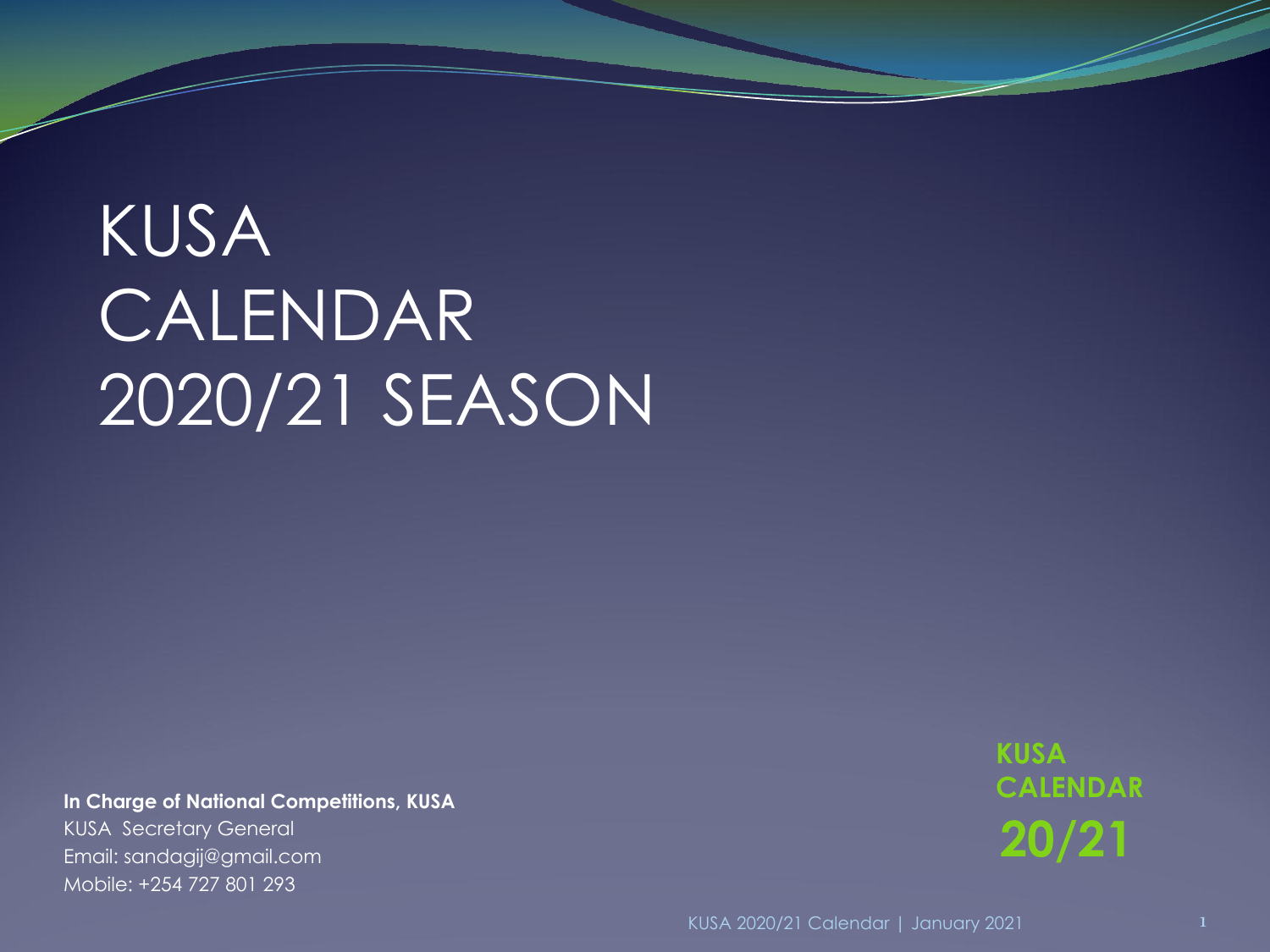#### **\*Our Strategy for 2020 & Beyond**

 To establish a difference, which we can preserve in efforts to deliver greater value to our student athletes and funding institutions as professionals in the world of sports.

> **20/21 KUSA CALENDAR**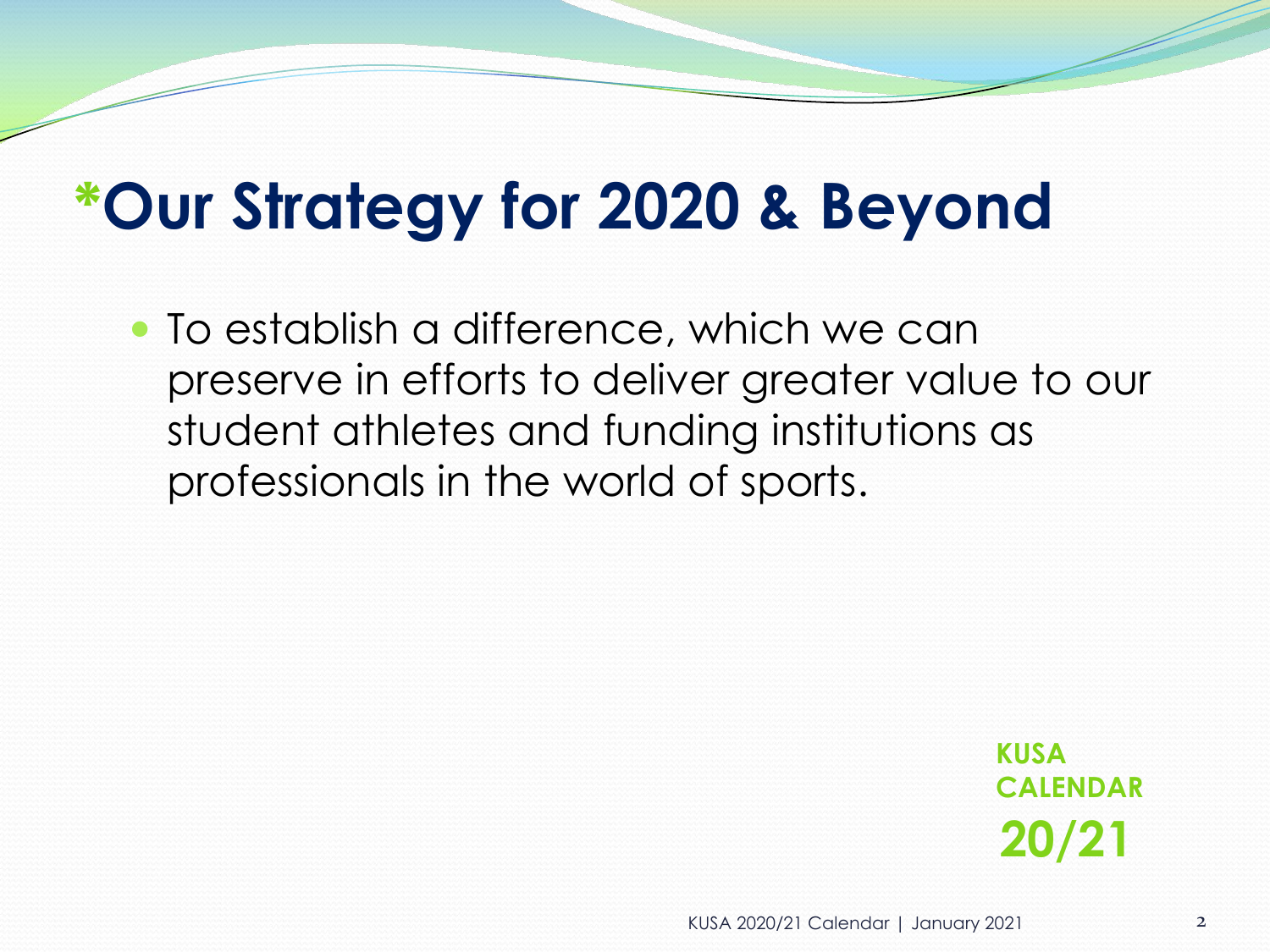#### 2020 CONTENTS

September 2020 » AUGUST 2021

In Charge of National Competitions, KUSA KUSA Secretary General Email: sandagij@gmail.com Mobile: +254 727 801 293

**20/21 KUSA CALENDAR**

KUSA 2020/21 Calendar | January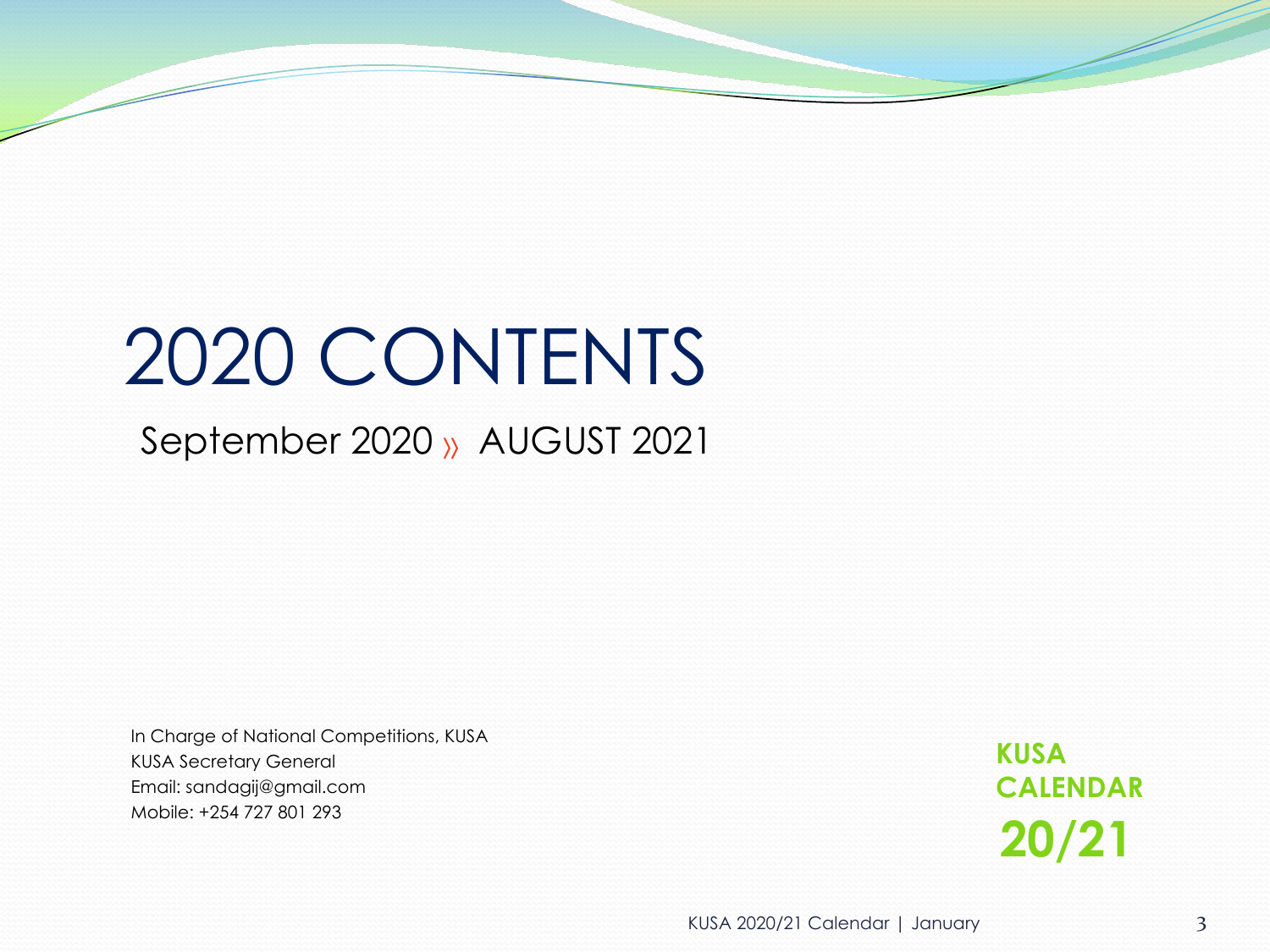#### **4|**December 2020

|  | <b>DATE</b>      | <b>EVENT</b> | <b>NATURE OF EVENT</b>      | <b>HOST</b>       |  |  |
|--|------------------|--------------|-----------------------------|-------------------|--|--|
|  | 10 <sup>TH</sup> | <b>KUSA</b>  | EXECUTIVE, CHAIRM KUSA RIFT |                   |  |  |
|  |                  |              | <b>EN&amp;SECRETARIES</b>   | <b>CONFERENCE</b> |  |  |
|  |                  |              | <b>MEETING</b>              |                   |  |  |
|  | $11^{ST}$        | <b>KUSA</b>  | EXECUTIVE, CHAIRM KUSA RIFT |                   |  |  |
|  |                  |              | <b>EN&amp;SECRETARIES</b>   | <b>CONFERENCE</b> |  |  |
|  |                  |              | <b>MEETING</b>              |                   |  |  |
|  |                  |              |                             | <b>KUSA</b>       |  |  |
|  |                  |              |                             | <b>CALENDAR</b>   |  |  |

KUSA 2020/2021 Calendar | December

**20/21**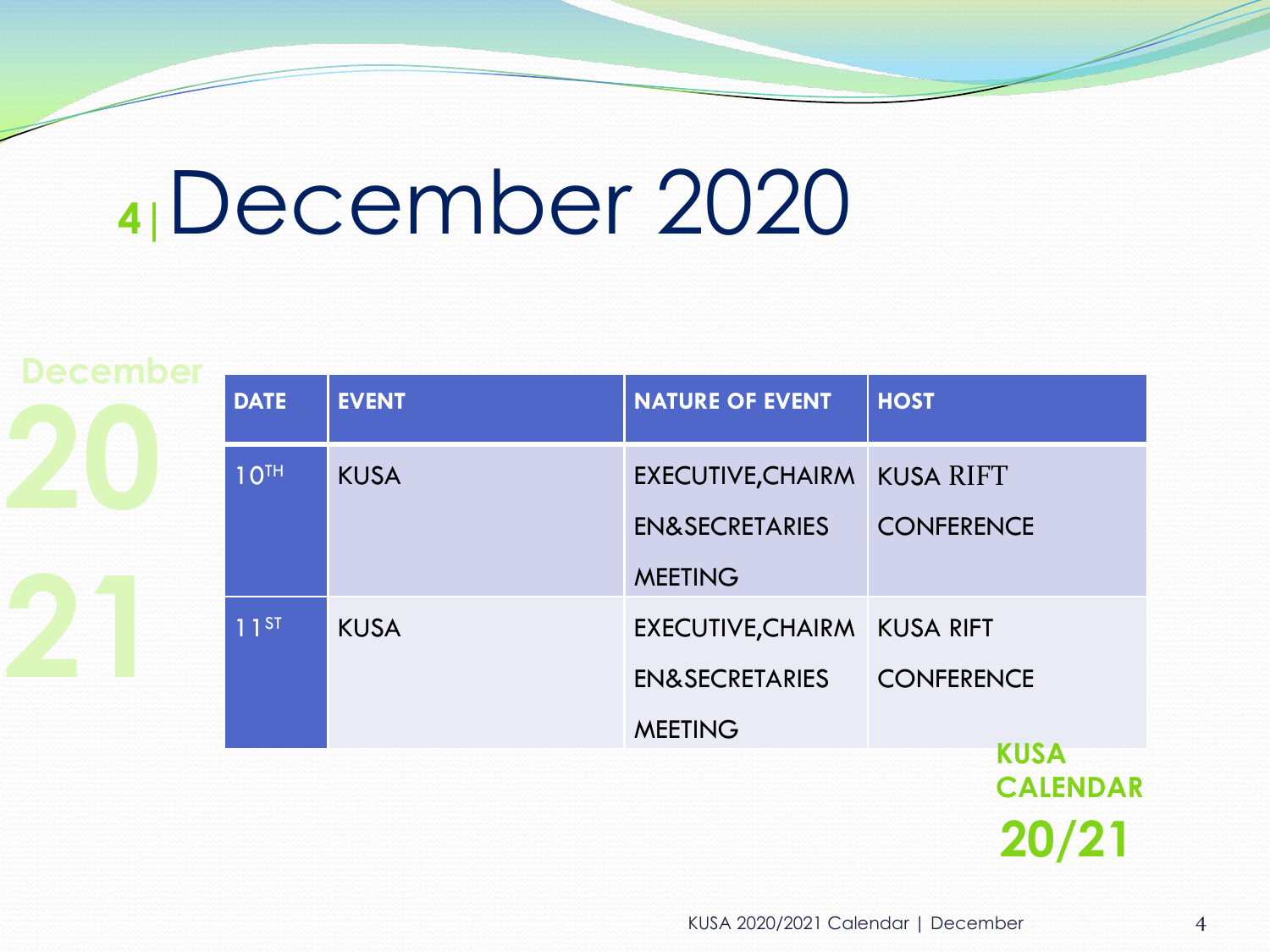# **5|**January 2021

| <b>DATE</b>      | <b>EVENT</b> | <b>NATURE OF EVENT</b>                 | <b>HOST</b> |  |
|------------------|--------------|----------------------------------------|-------------|--|
| 18 <sup>TH</sup> | <b>KUSA</b>  | <b>Conference Leagues</b><br>Commences | Conferences |  |
| 19 <sup>TH</sup> | <b>KUSA</b>  | <b>Conference Leagues</b><br>Commences | Conferences |  |
|                  |              |                                        |             |  |

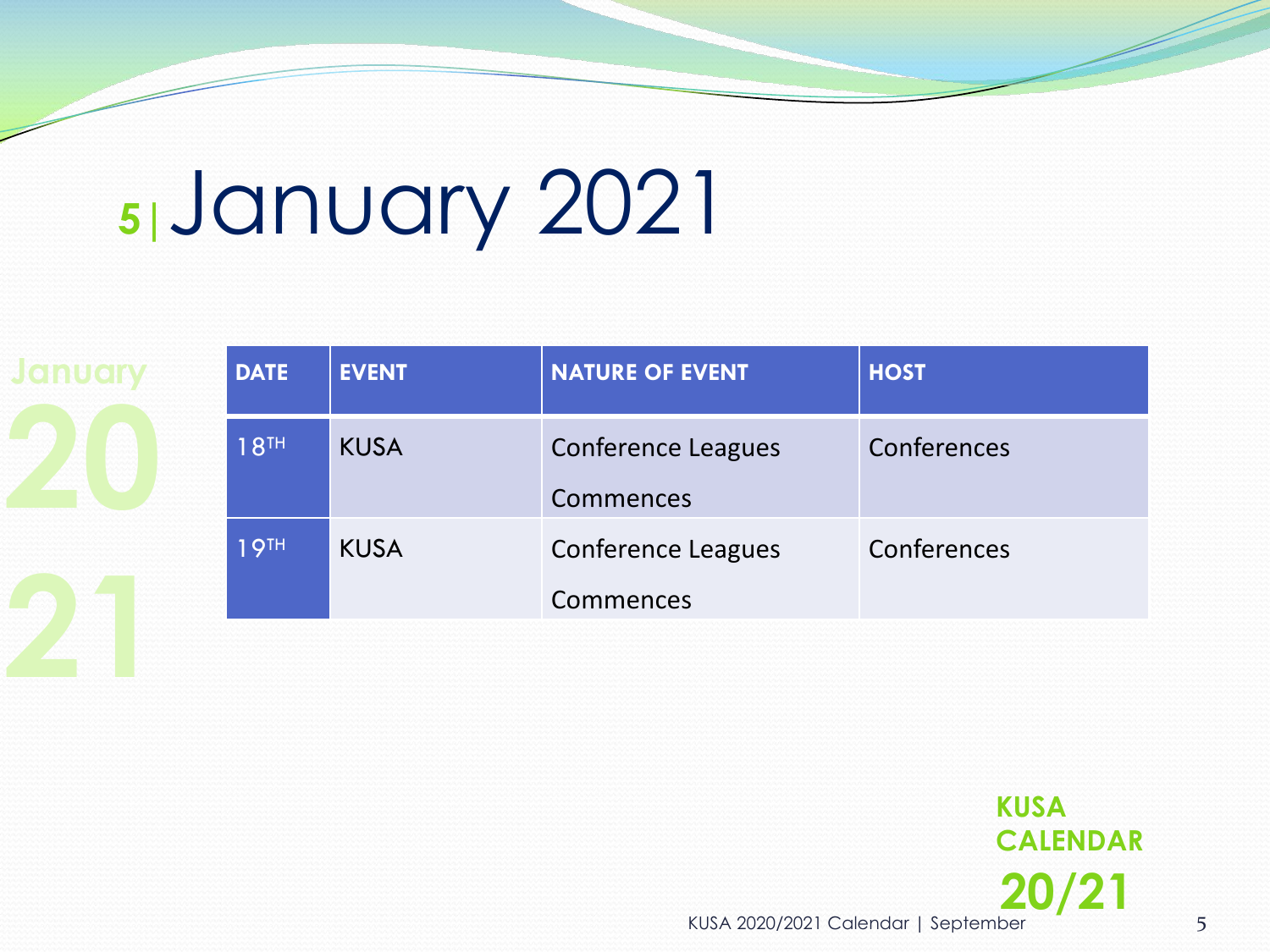#### **6|**February 2021

| <b>DATE</b>      | <b>EVENT</b>                               | NATURE OF EVENT | <b>HOST</b>                                |
|------------------|--------------------------------------------|-----------------|--------------------------------------------|
| 13 <sup>TH</sup> | <b>AK-ATHLETICS</b><br><b>UNIVERSITIES</b> | MAU X-COUNTRY   | <b>EGERTON</b><br>UNIVERSITY(KUSA<br>RIFT) |

**20/21 KUSA CALENDAR**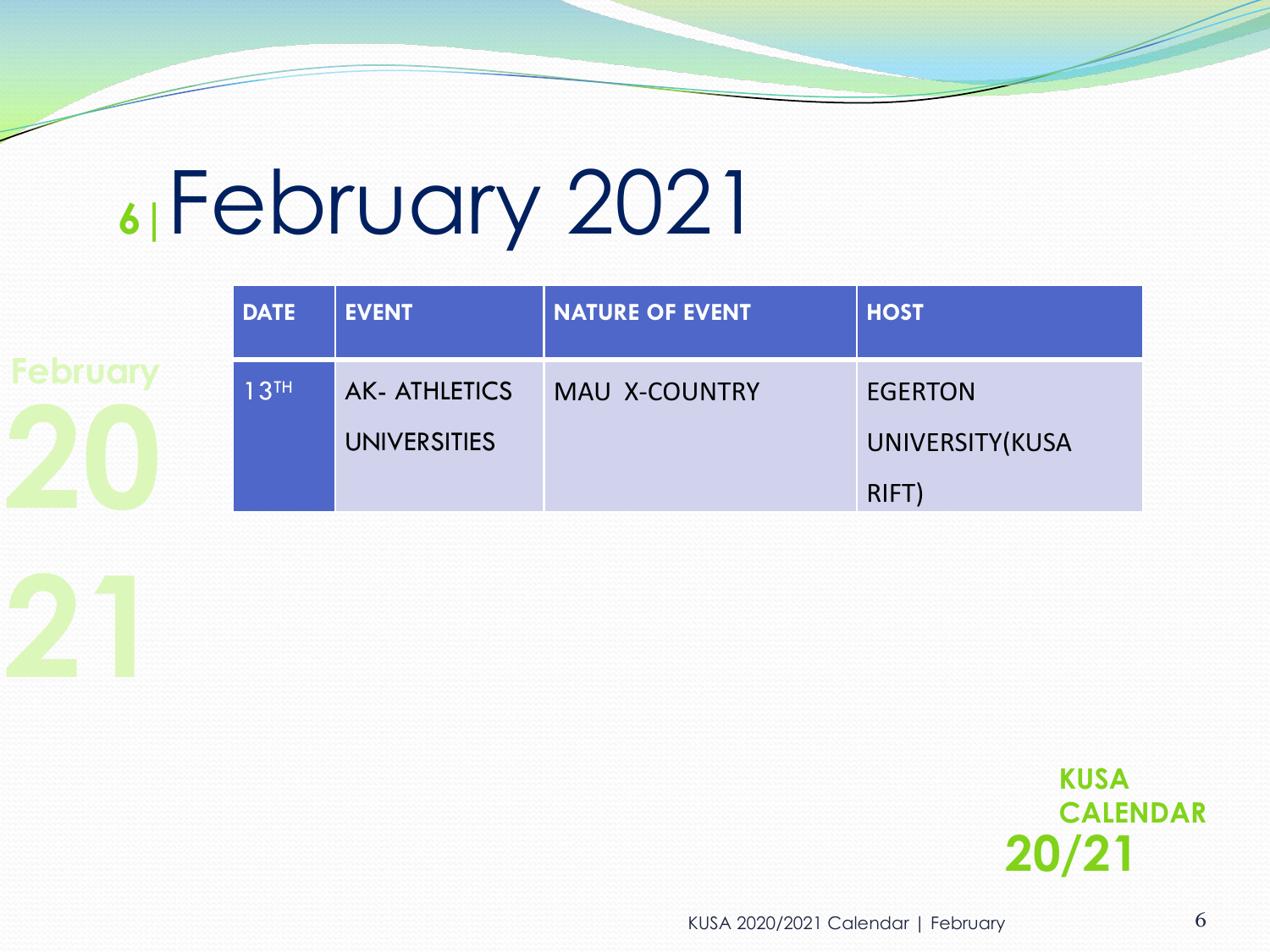#### **7|**March 2021

**20 212 RTH KUSA National Athletics Kasarani**<br>29TH KUSA National Athletics Kasarani **March**  $\overline{\phantom{aa}}$   $\overline{\phantom{aa}}$   $\overline{\phantom{aa}}$   $\overline{\phantom{aa}}$   $\overline{\phantom{aa}}$   $\overline{\phantom{aa}}$   $\overline{\phantom{aa}}$   $\overline{\phantom{aa}}$   $\overline{\phantom{aa}}$   $\overline{\phantom{aa}}$   $\overline{\phantom{aa}}$   $\overline{\phantom{aa}}$   $\overline{\phantom{aa}}$   $\overline{\phantom{aa}}$   $\overline{\phantom{aa}}$   $\overline{\phantom{aa}}$   $\overline{\phantom{aa}}$   $\overline{\phantom{aa}}$ **EVENT NATURE OF EVENT HOST** Women's Sports Day Coast Conference 6TH KUSA Women's Sports Day Coast Conference 7TH KUSA Women's Sports Day Coast Conference 28TH KUSA National Athletics Kasarani 29TH KUSA National Athletics Kasarani

> KUSA 2020/2021 Calendar | March **20/21 KUSA CALENDAR**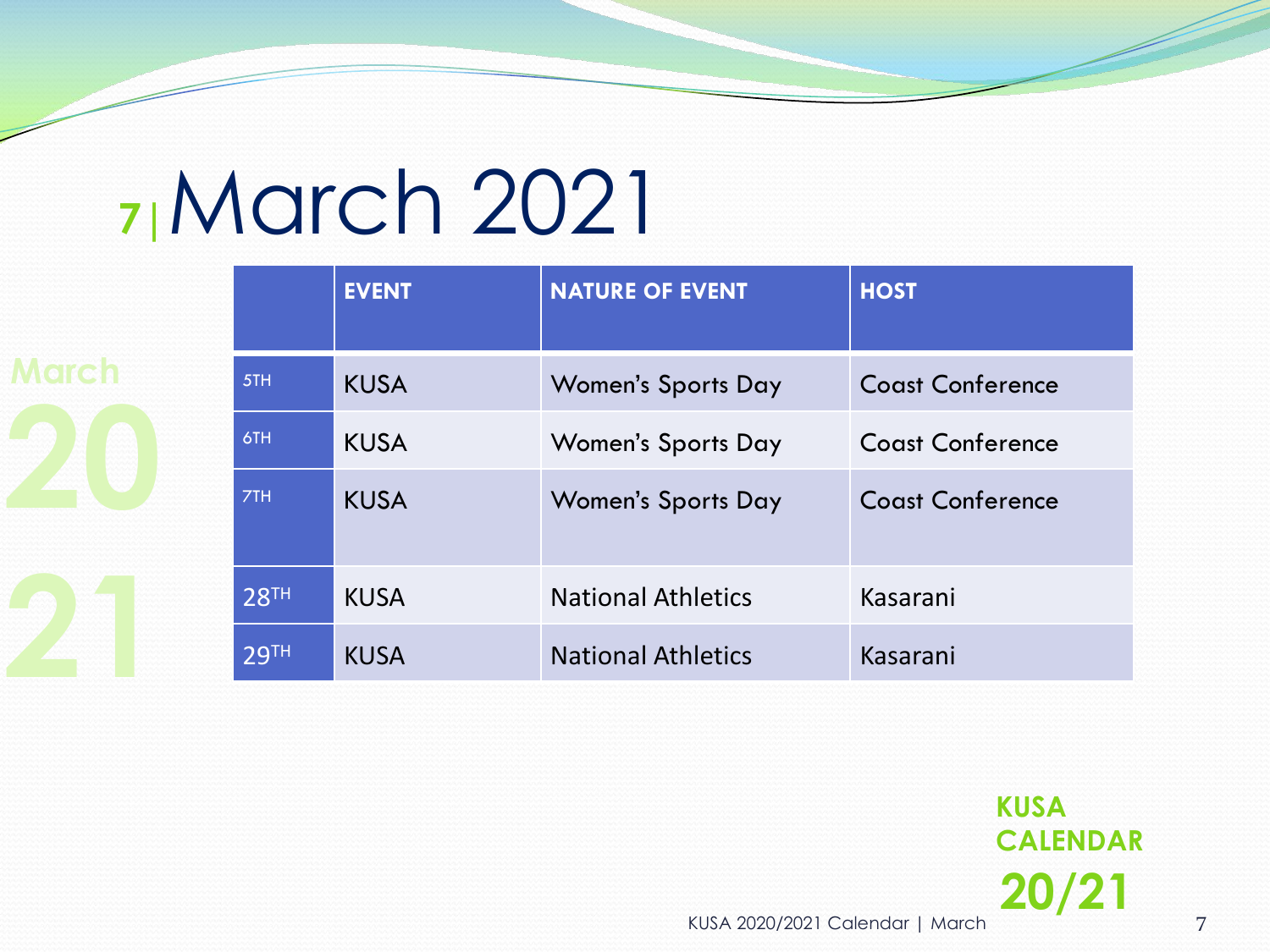### **8|**April 2021

EXECUTE ASU TEASU 4<sup>th</sup> Afro-Varsity 3x3 Basketball JKUAT<br>Championship PASU 4<sup>th</sup> Alfo-Varsity 3x3 Basketball JKUAI<br>Championship **EVENT DATE EVENT NATURE OF EVENT HOST** 24<sup>TH</sup> FASU 4<sup>th</sup> Afro-Varsity 3x3 Basketball Championship JKUAT 25<sup>TH</sup> FASU 4<sup>th</sup> Afro-Varsity 3x3 Basketball Championship JKUAT

> **20/21 KUSA CALENDAR**

KUSA 2020/2021 Calendar | April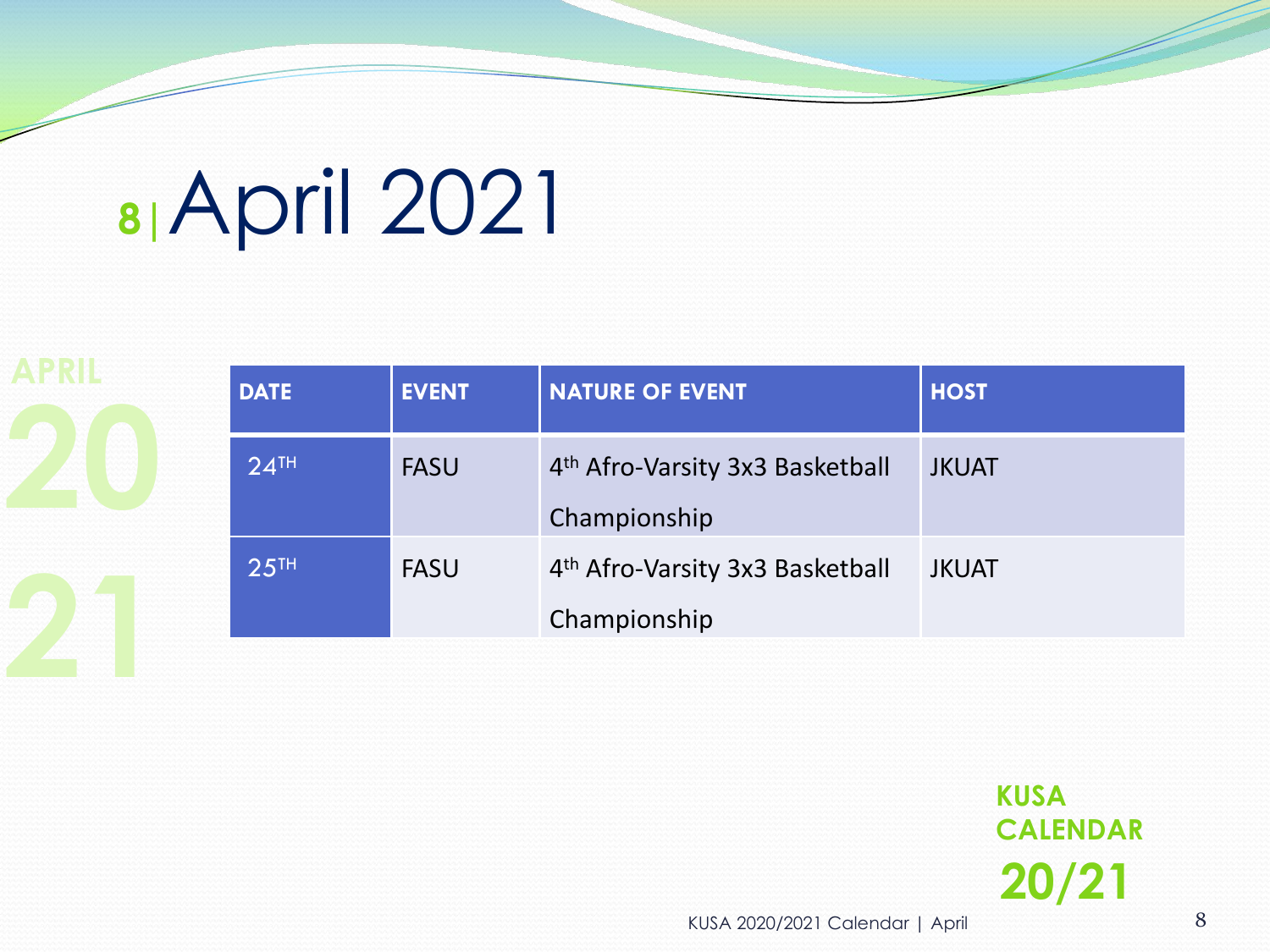# **9|**May 2021

| <b>MAY</b> | <b>DATE</b>      | <b>EVENT</b> | <b>NATURE OF EVENT</b>  | <b>HOST</b>                             |
|------------|------------------|--------------|-------------------------|-----------------------------------------|
|            | 15 <sup>TH</sup> | <b>KUSA</b>  | Rugby 7s Circuit        | <b>KUSA Nairobi South</b><br>Conference |
|            | 16 <sup>TH</sup> | <b>KUSA</b>  | Rugby 7s Circuit        | <b>KUSA Nairobi South</b><br>Conference |
|            | <b>29TH</b>      | <b>KUSA</b>  | <b>Rugby 7s Circuit</b> | <b>KUSA Central</b><br>Conference       |
|            | <b>30ST</b>      | <b>KUSA</b>  | Rugby 7s Circuit        | <b>KUSA Central</b><br>Conference       |
|            |                  |              |                         | <b>CALENDAR</b>                         |
|            |                  |              |                         | $20/2^{1}$                              |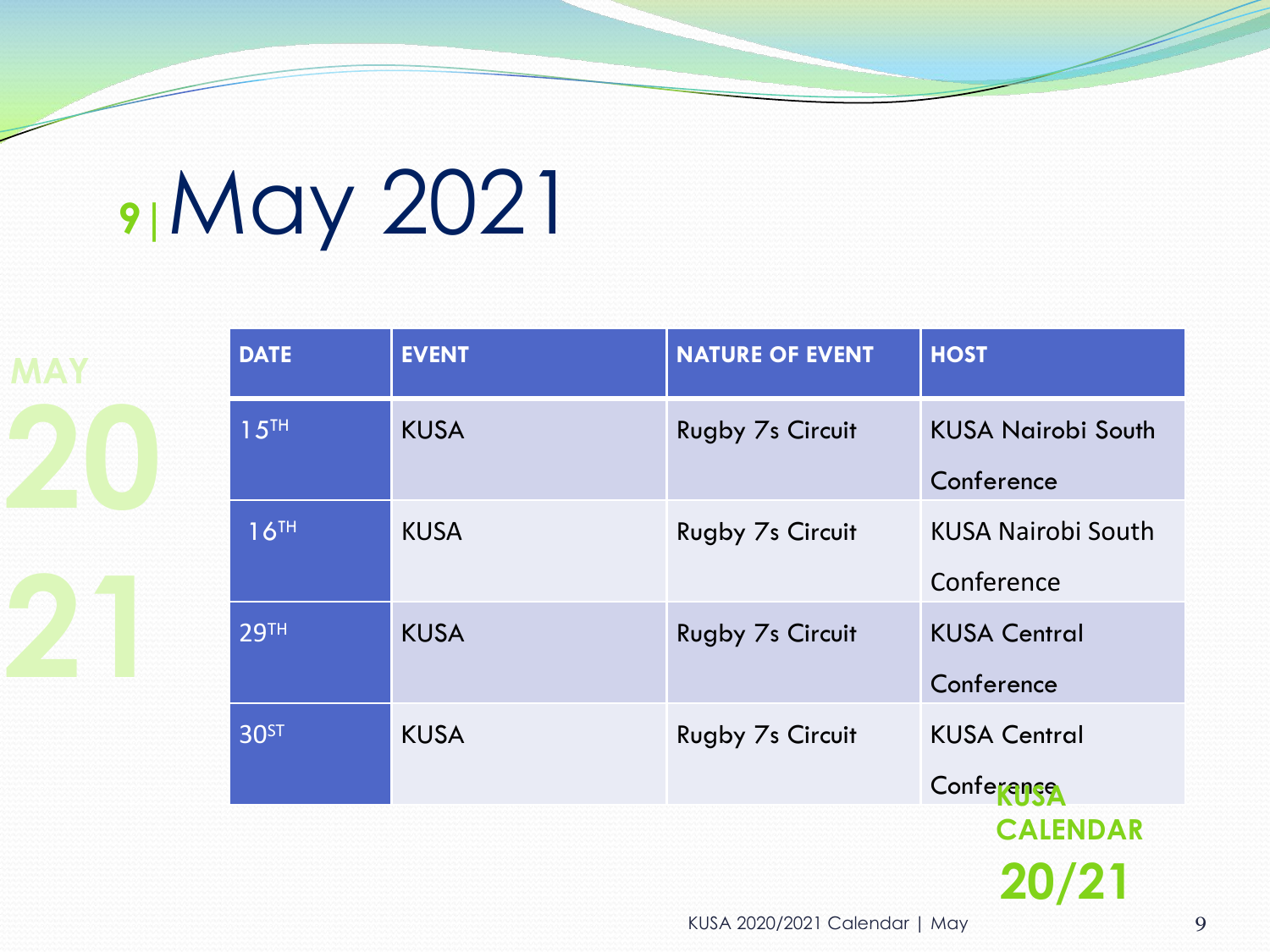#### **10|**June 2021

|  | <b>DATE</b>      | <b>EVENT</b> | <b>NATURE OF EVENT</b>       | <b>HOST</b>             |
|--|------------------|--------------|------------------------------|-------------------------|
|  | 12 <sup>TH</sup> | <b>KUSA</b>  | Rugby 7s Circuit             | <b>Rift Conference</b>  |
|  | 13 <sup>TH</sup> | <b>KUSA</b>  | Rugby 7s Circuit             | <b>Rift Conference</b>  |
|  | 26 <sup>TH</sup> | <b>KUSA</b>  | Rugby 7s Circuit &           | <b>Coast Conference</b> |
|  |                  |              | <b>Indoors Play Offs</b>     |                         |
|  | 27 <sup>TH</sup> | <b>KUSA</b>  | <b>Rugby 7s Circuit&amp;</b> | <b>Coast Conference</b> |
|  |                  |              | <b>Indoors Play Offs</b>     |                         |

**20/21 KUSA CALENDAR**

KUSA 2020/2021 Calendar | June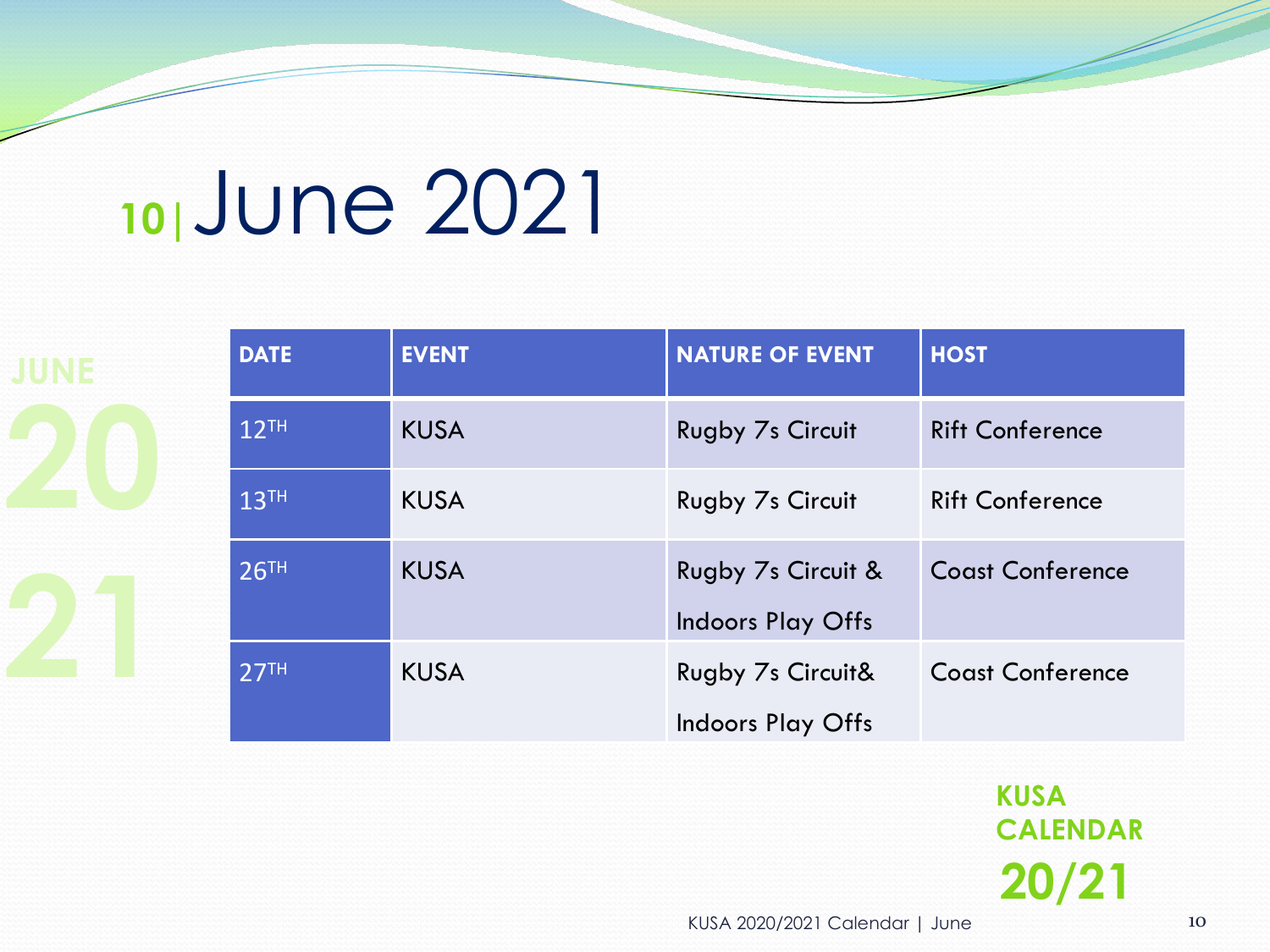# **11|**July 2021

**JULY**

| <b>DATE</b>      | <b>EVENT</b> | <b>NATURE OF EVENT</b>                        |                     |                                |
|------------------|--------------|-----------------------------------------------|---------------------|--------------------------------|
| 3rd              | <b>KUSA</b>  | <b>Rugby 7s Circuit</b>                       | <b>KUSA Western</b> |                                |
| 4th              | <b>KUSA</b>  | <b>Rugby 7s Cicuit</b>                        | <b>KUSA Western</b> |                                |
| <b>16th</b>      | <b>KUSA</b>  | <b>KUSA National Play</b><br>Offs(Ball Games) | <b>KUSA Central</b> |                                |
| 17 <sup>TH</sup> | <b>KUSA</b>  | <b>KUSA National Play</b><br>Offs(Ball Games) | <b>KUSA Central</b> |                                |
| 18 <sup>TH</sup> | <b>KUSA</b>  | <b>KUSA National Play</b><br>Offs(Ball Games) |                     |                                |
|                  |              |                                               |                     | <b>HOST</b><br>KUSA CANTER DAR |

KUSA 2020/2021 Calendar | July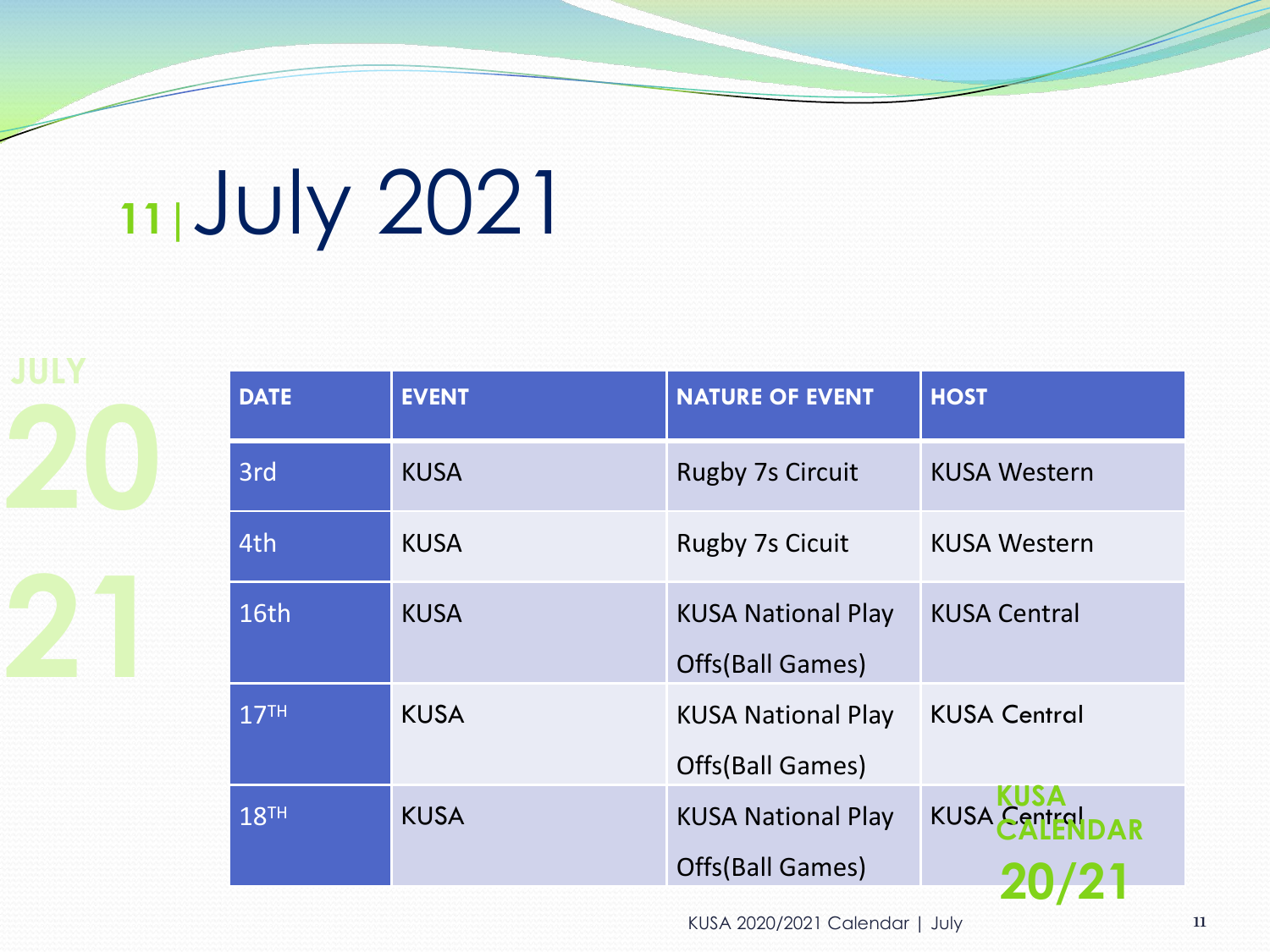# **12|**August 2021

**2008 THE READER WATER OF EVENT NOST**<br> **2008 THE READER WATER OF EVENT NOST AUGUST** DATE EVENT **DATE EVENT NATURE OF EVENT HOST** 7TH&8TH KUSA Make up Tournament Nairobi North

> **20/21 KUSA CALENDAR**

KUSA 2020/2021 Calendar | August